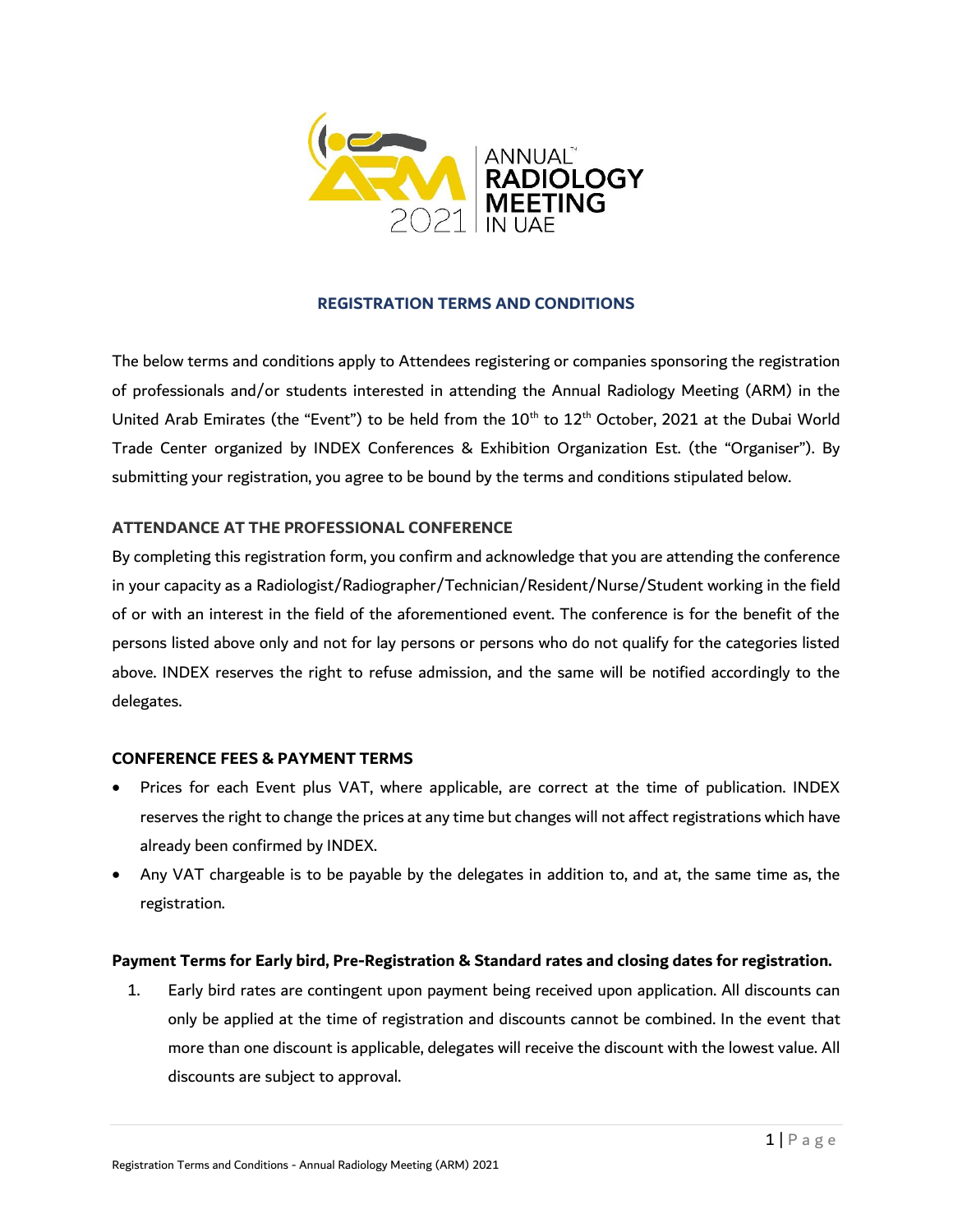- 2. The closing date for the early bird rate is **31st July 2021** for all payment methods. Full and clear payment must be received on or before **31st July 2021** in order to obtain the early bird rate. The Events Team is unable to honour any requests to obtain the early bird rate after these dates.
- 3. Pre-registration rates will be offered to delegates from  $1<sup>st</sup>$  August to 30<sup>th</sup> September 2021 and payments via cheque, bank transfer, cash or credit card will be accepted. If payment in full is not received before the Event, INDEX reserves the right at its sole discretion and without liability either to require payment as a condition of entry to the Event or to refuse entry to the Event. No refunds of any proportion of fees already paid (if any) will be made and any balance of the fees will remain due and payable where entry to an Event is refused.
- 4. Standard registration commences on **1 st October 2021** and only payments via cash or credit card (online) will be accepted.

### **THIRD PARTY AND GROUP REGISTRATION**

- If you are booking on behalf of another person, you confirm that you are authorised by that person to make the booking, and that the person has confirmed their agreement to be bound by these terms and conditions. You acknowledge and agree that both you and the person for whom you are making the booking will be bound by these terms and conditions mentioned herein.
- You also acknowledge and agree to provide details of the attendees in the required format as requested by the Event's team.
- INDEX shall not be liable for the consequences or damages directly or indirectly ensuing from incorrect, misleading, imprecise or incomplete information either contained in the registration form or based on any other details furnished by the exhibitor; INDEX reserves the right to refuse to consider inadequately or not fully completed registration forms or registration forms submitted later than the date specified.

## **INFORMATION FOR REGISTERED ATTENDEES**

- Entry will be regulated through receipts issued by INDEX. Registration number will be issued only upon receipt of payment and entry to the Event will be permitted by the registration number. Please carry a print of the payment receipt and registration number.
- In the event you have registered, but yet to receive the payment receipt, please contact [registration@radiologyuae.com](mailto:registration@radiologyuae.com)

## **CANCELLATION, SUBSTITUTION/REGISTRATION TRANSFER & REFUND POLICY**

No refunds can be given. Conference fees once processed cannot be cancelled or refunded, however the following is permitted under the discretion of INDEX: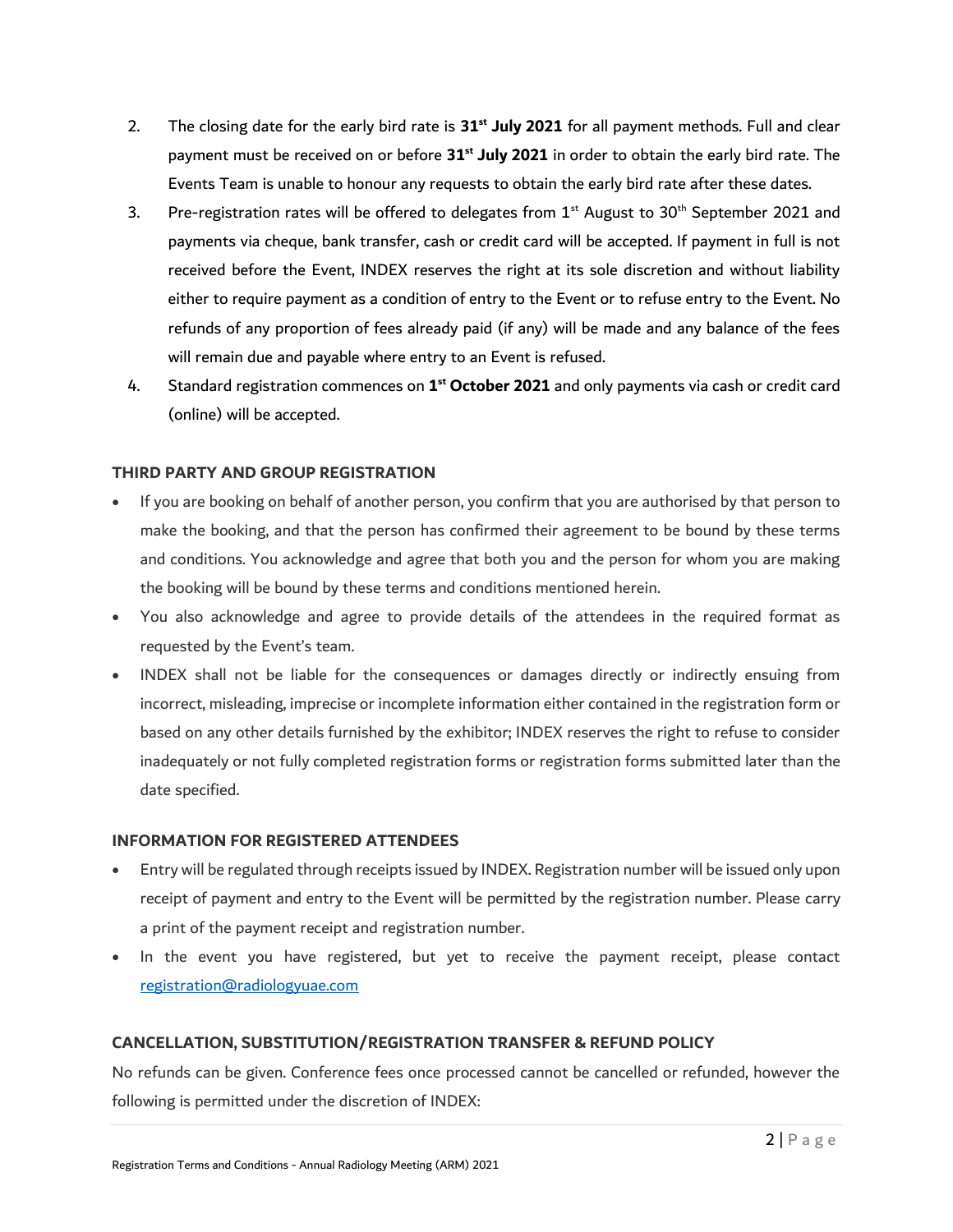- 1. Registration may be transferred to another person (substitution) subject to agreement with INDEX and supported by clear written communication, in special conditions such as personal ailments or nonissuance of visas, INDEX reserves the right to reject such a request. (**Deadline for name change is dated 1st October, 2021**).
- 2. In the event that INDEX cancels an event for any reason (except for force majeure circumstances), you will receive full amount of the conference fee paid.
- 3. In the event that INDEX postpone an event for any reason (except for force majeure circumstances) and the delegate is unable or unwilling to attend on the rescheduled date, you will receive full amount of the conference fee paid.
- 4. Subject to the foregoing point 2 & 3, in the event of cancellation or postponement of the Event due to force majeure, no refunds will be given.
- 5. INDEX reserves the right to cancel any registration after confirmation in which case all fees paid will be refunded. You acknowledge that the refund of registration fees is your sole remedy in the event of cancellation of your registration by INDEX and all other liability is expressly excluded.
- 6. Except as specified above, no credits will be issued for other forms of cancellation.
- 7. INDEX is not responsible for any loss or damage as a result of a transfer, substitution, alteration and/or cancellation/postponement of an event. INDEX shall assume no liability whatsoever in the event this conference is canceled, rescheduled or postponed due to fortuitous event, act of God, unforeseen occurrence or any other event that renders performance of this conference impracticable, illegal or impossible. For the purpose of this Clause, a fortuitous event shall include, but not limited to war, fire, extreme weather or other emergencies.

#### **PROGRAMME CHANGES**

Please note that Speakers and topics were confirmed at the time of publishing; HOWEVER, it may be necessary due to unforeseen circumstances to alter the content, timing speakers or venue. INDEX reserves the right at any time to postpone, change the format, alter or modify the advertised Speakers and/or topics if necessary, participants, content, location and timing of the Event or any other aspect of the Event, in each case without liability for any reason whether or not due to causes beyond its reasonable control. In the event that the conference is canceled, and other aforementioned occurrences, delegates will be notified promptly prior to the advertised date of the event. INDEX accepts no liability in respect of any loss or damage, whether direct, consequential or otherwise arising from any delay in providing the conference or change of venue. Please visit the relevant site, which is updated regularly.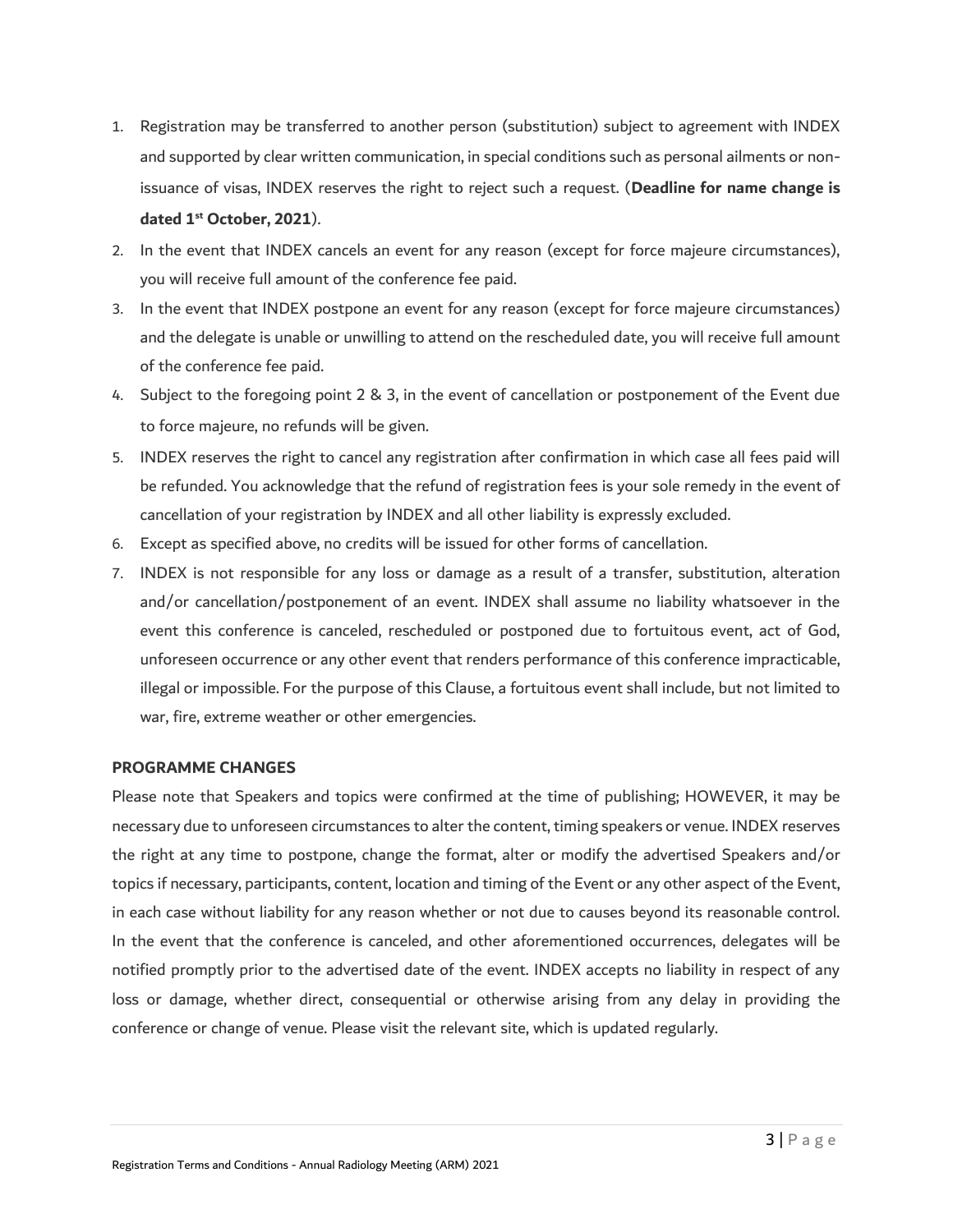### **Non – Appearance/Cancellation of Speakers**

- Should Speaker(s) of this event fail to appear, either due to illness, accident or by cancellation, adverse weather conditions or any travel disruption, INDEX accepts no liability for these, and that neither party nor any representative shall be liable for any payment and/or refunds.
- INDEX reserves the right without liability to refuse admission to, or to eject from the Event, any person in its absolute discretion, including (without limitation) any person who fails to comply with these terms and conditions or who in the opinion of INDEX represents a security risk, nuisance or annoyance to the running of the Event. You agree to comply with all reasonable instructions issued by INDEX or the venue owners at the Event.

## **BANKRUPTCY OR LIQUIDATION**

In the event of any Attendee committing an act of bankruptcy or if a limited company being wound up, this terms and conditions shall be determined void and all monies already paid shall be retained by INDEX.

### **ACCOMMODATION/TRAVEL**

- Please note that accommodation and travel are not included in the conference fee;
- Accommodation/ travel arrangement must be made by the Attendees.

#### **PROMOTIONAL ACTIVITY**

- No Attendee shall engage in or permit filming, sound or video recording, telecasting and broadcasting at the Event venue unless prior written approval is obtained from INDEX.
- No distribution of publicity materials is allowed during the conference anywhere within the vicinity of the Conference or anywhere else within the Event Venue.

#### **PHOTOGRAPHY AND OTHER IMAGE RECORDINGS**

- All types of unauthorised photography and recording/transmitting of audio or visual material, data or information is expressly prohibited.
- Photography and recordings photographs will be taken at the conference by an official Event photographer, which may be used by INDEX in post-event publicity and on future marketing materials. In registering to attend the Event, Attendees agree to the official photographer taking such photographs, and to INDEX using the photographs as set out above. If you do not wish to be in any photography, kindly notify a member of INDEX Events Team immediately upon arrival at the conference for further guidance.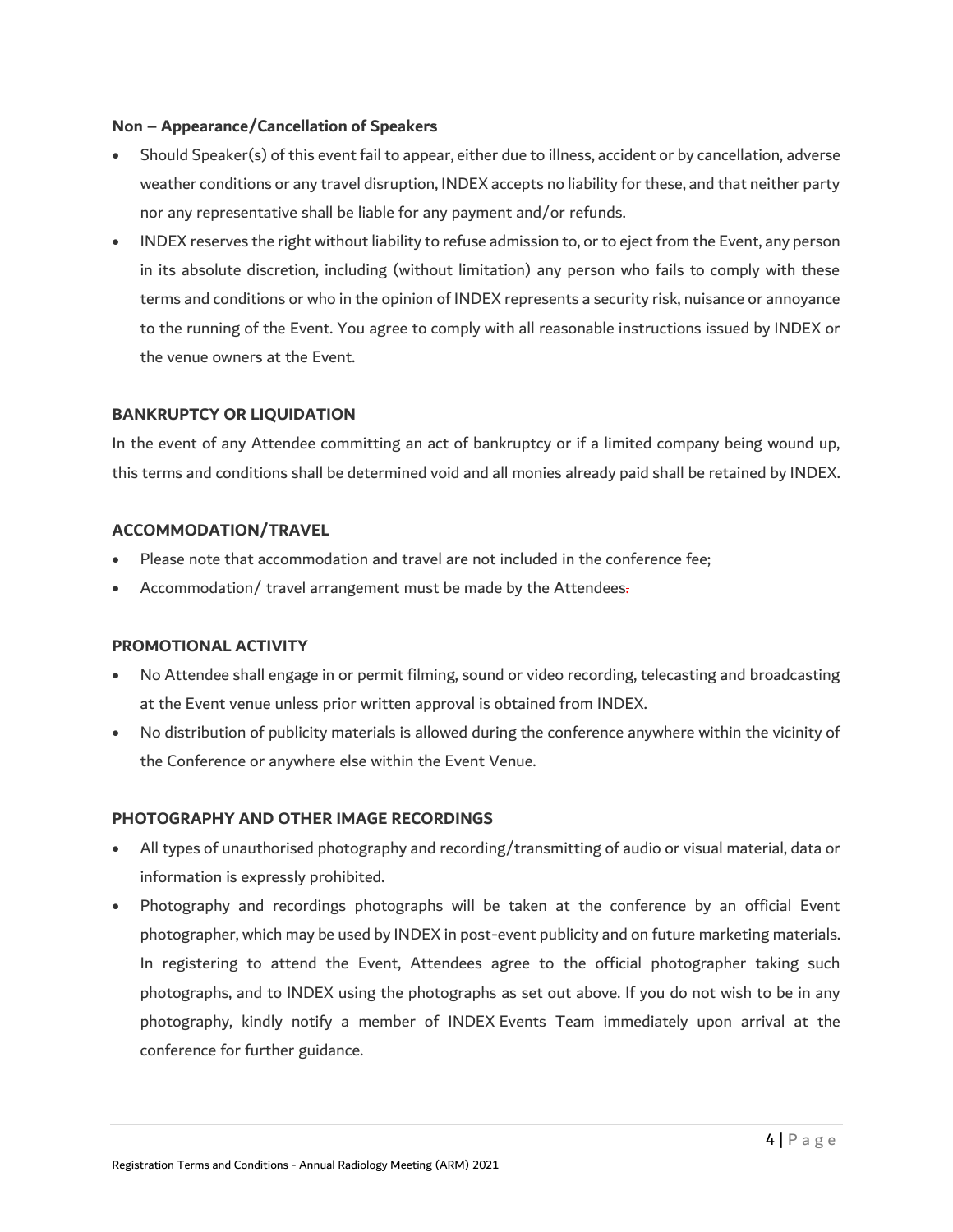**NOTE: Please note that other attendees at the conference (delegates, speakers, exhibitors and sponsors etc.) may also take photographs; INDEX accepts no responsibility in connection with the use of these photographs.**

### **ATTENDEE IDENTIFICATION**

Full particulars of Attendee must be submitted to INDEX for approval and registration before they may be admitted to the Event. As the personnel are approved by INDEX's authorised personnel, they will be issued \*E-badges via the Event Mobile Application for identification and admission purposes. Attendees shall ensure that authorised personnel:

- i. Display their E-badges whenever requested by the Organizer whilst in the Venue; and
- ii. Do not pass their E-badges to any other person(s).

**\*Attendee must download and have access to the Event Mobile Application to display E-badges issued by the Organiser at all times. Additional attendees/staff will be permitted upon payment of the relevant registration fees.**

#### **NOTE: For verification purposes, INDEX shall reserve the right to request for any identification.**

#### **DATA PROTECTION**

- INDEX may collect and process personal company data, which may include personally identifiable data such as the contact person's email, address and contact number ("personal data") in order to perform its obligations pursuant to this Terms and Conditions as well as to provide Attendees information about future events. INDEX will mainly collect the personal data directly from Attendees when they complete the Application Form or through other approved INDEX third party service providers. Provision of the personal data would be mandatory. Without such information INDEX may not be able to perform its obligations under this Terms and Conditions, such as to contact the Attendee with anything related to the registration/Event (if any).
- Such data will generally not be transferred or shared with any other entity, though there may be disclosure or sharing of personal data for purposes of compliance with laws, regulations or directives by regulators or authorities. By submitting personal company data to INDEX and signing the application form, Attendee's expressly consent, on behalf of their officers and employees, to the transfer and processing of that personal company data in the UAE and elsewhere.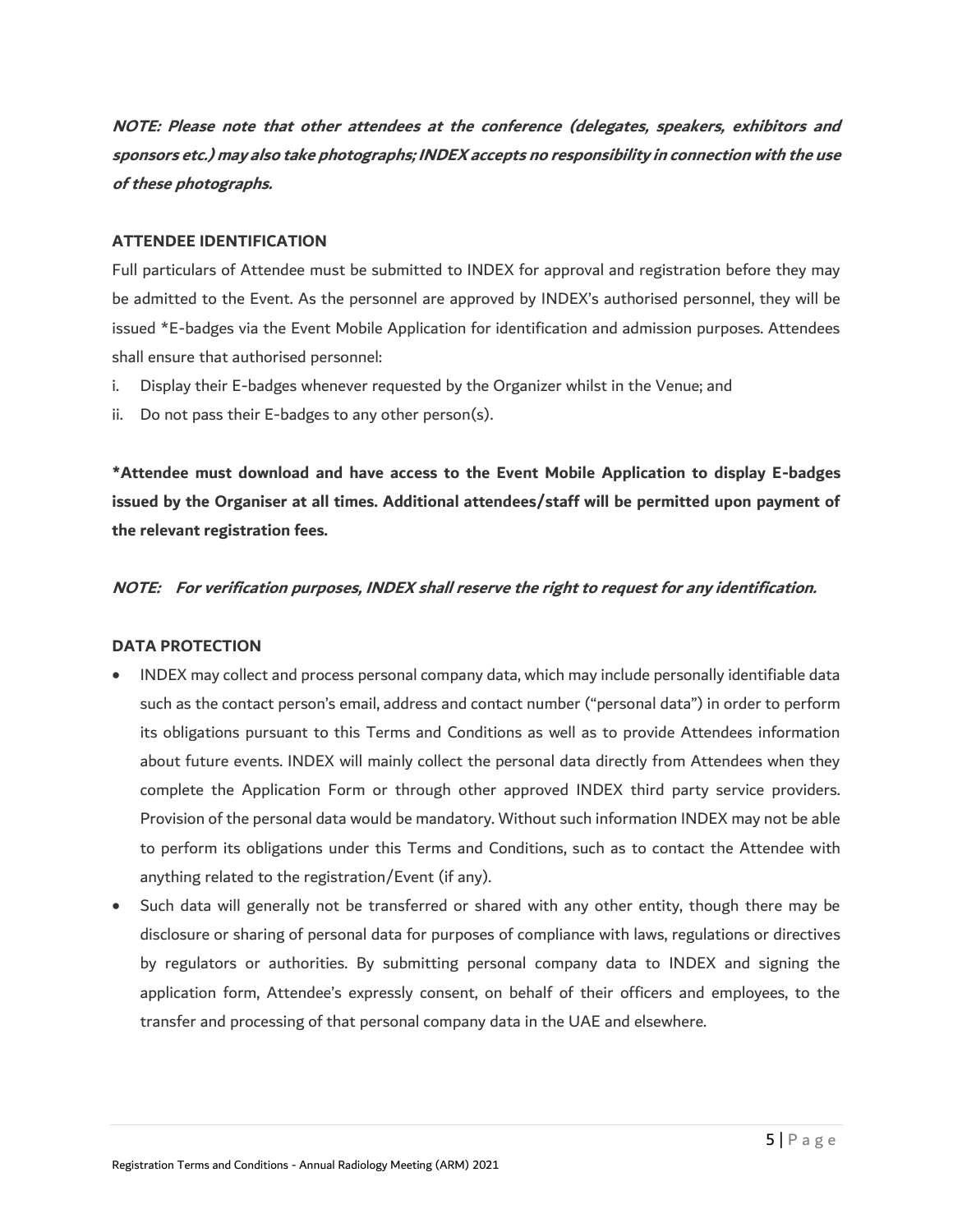\*Compliance with all applicable data protection laws is of the utmost importance, this also includes the European General Data Protection Regulation of May 2019 (Regulation (EU) 2016/679) (the GDPR). Where shared Personal Data that constitutes EU Personal Data is transferred by the Organiser in a location outside of the European Economic Area "EEA", the Organiser shall comply with its obligations pursuant to Chapter 3 of the GDPR (Rights of the data subject) and Part V of the PDPA (Access to and Correction of Personal Data).

#### • **Consent and rights of the Attendee**

- i. By agreeing to this Terms and Conditions, the Attendee consent to the collection and use of his/her personal data as outlined in this Statement, including the use and provision of his/her personal data for direct marketing. Please send requests to access or correct data, to cease communications, and questions or complaints to: E-mail: [info@radiologyuae.com](mailto:info@radiologyuae.com)
- ii. Attendees' information is kept on INDEX group companies' database and used by INDEX group companies to assist in providing selected products and services which may be of interest to the Attendee and which will be communicated by letter, phone, fax, email or other electronic means. The personal information which you provide to us will be held by us on a database and may be shared with INDEX group of companies for direct marketing purposes. Please note, however, that INDEX may release the Attendee's personal data if required to do so by law, or by search warrant, subpoena or court order.
- iii. For company-related data, INDEX utilise such information for the purpose of sending eventrelated offers, managing business processes with you as a Attendee, information and advertising prior and after the event, communication and attendee databases updating in the UAE and abroad, and market research.
- iv. If you do not wish your personal data to be used together with the company data, you are free to object at any time to the further use and communication of your personal data to third parties by emailing it to us at [info@radiologyuae.com](mailto:info@radiologyuae.com)

**NOTE: Each attendee badge will be marked with a barcode which can be scanned by Exhibitors to capture your personal information such as your name, job title, organisation and email address. Please inform the exhibitor at the time if you do not wish to have your details scanned.**

### **DISCLOSURE OF INFORMATION**

Attendee's personal data without the data subject's permission, will not be disclosed or shared with any third parties for purposes other than those stated at the time the data was collected. INDEX will retain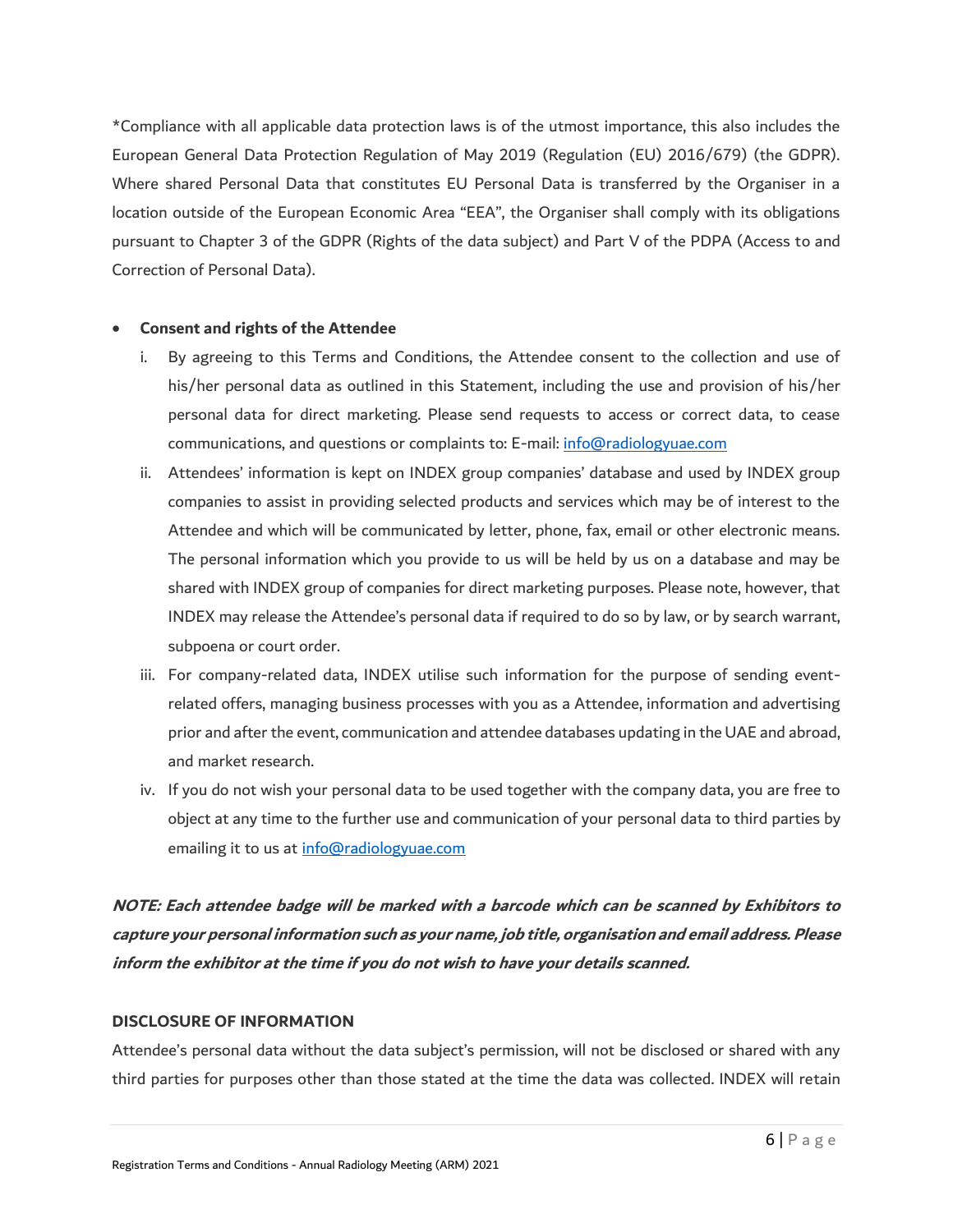the personal data it holds confidential but in certain circumstances, may provide or transfer the personal data to:

- i. Its agents, advisers, service providers, contractors, and auditors, in connection with their operations and/or services for facilitating and enhancing their operations, conducting analysis, research and auditing based on the personal data;
- ii. Its overseas offices, affiliates, joint ventures partners, which are also exhibition organisers, for the purpose of conducting direct marketing in relation to the promotion of and invitation to their trade fairs in UAE and around the world;
- iii. Persons to whom the Organiser is required to make disclosure under applicable laws in or outside the United Arab Emirates.

#### **COPYRIGHT**

All intellectual property rights in all materials produced or distributed by INDEX Conferences and Exhibitions in connection with this Event is expressly reserved and any unauthorised duplication, publication or distribution is prohibited.

#### **FORCE MAJEURE**

INDEX shall be under no liability if it shall be unable to carry out any provision of the Terms and Conditions for any reason beyond their control including Act of God, legislation, war, terrorist activity, fire, flood, drought, failure of power supply, lock-out, strike or any other act of God, including but not limited to health concerns (such as bird flu, infectious related health outbreaks or other related communicable disease), climatic, economic, political, financial crisis or social situation at local, national or international level, or any other general cases of "force majeure" whether or not "ejusdem generis" with the foregoing, or any cause not within INDEX control or for any loss or damage sustained in the event that the opening or holding of the Event is prevented, postponed or abandoned or if the hall becomes totally or partially unavailable for the holding of the Event due to any of the foregoing causes.

#### **EXCLUSION OF LIABILITY**

INDEX excludes all liability for loss, injury or damage to persons or property at the Event. All indemnities, warranties, terms and conditions (whether express or implied) are excluded. INDEX accepts no liability for any loss or damage whatsoever that you may suffer in connection with or arising from the Event whether direct, indirect or consequential (including but not limited to loss of profit, loss of business or any other type of economic loss) or otherwise. In the event that INDEX is liable to you for any reason, it's total liability to you in relation to the Event (whether under these terms or conditions or otherwise) is limited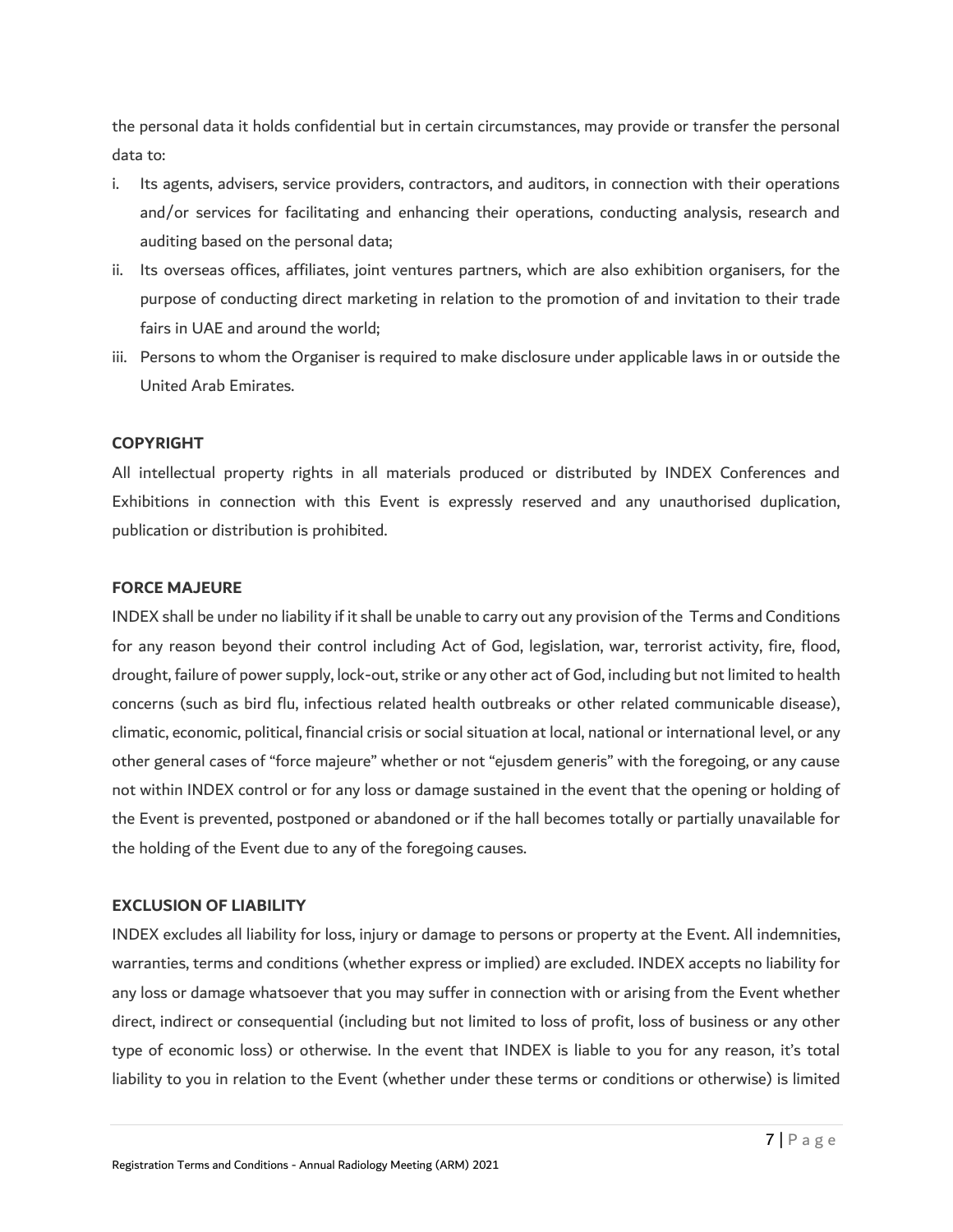to the amount of the registration fees paid by you to INDEX ONLY. The limitations and exclusions in this condition only apply to the extent permitted by applicable law.

### **AMENDMENT**

INDEX reserves the right to amend these terms and conditions from time to time and you will be subject to the terms and conditions in force at the time your registration is submitted.

### **ADDITIONAL RULES AND REGULATIONS**

- INDEX reserves the right to interpret, alter and amend these General Terms and Conditions and to issue additional rules and regulations at any time they consider necessary for the orderly operation of the Event, all interpretations of these Conditions and any additional rules and regulations by the Organiser shall be final.
- Attendee shall abide by the rules and regulations of the Event Venue which are deemed to be integral parts of and incorporated into these General Terms and Conditions. In the event of conflict between the provisions of such rules and regulations and these General Terms and Conditions, these General Terms and Conditions shall prevail.
- In the event of a breach of any of the conditions herein INDEX may in all cases retain all monies paid by the Attendee and recover further monies from the Attendee as provided herein. All communications should be addressed to:

INDEX Conferences & Exhibition Organization Est.

INDEX Holding Headquarters,

P.O. Box: 13636, Road D-62,

Opposite Nad Al Hamar,

United Arab Emirates.

Tel: +97145208888

Fax: +97143384193

E-mail: [info@radiologyuae.com](mailto:info@radiologyuae.com)

Website: [www.radiologyuae.com](http://www.radiologyuae.com/)

# **ATTENDEE RULES & REGULATIONS**

By completing this Attendee Registration Form, the Attendee acknowledges receipt of and agrees to comply with all the rules and regulations stated herein.